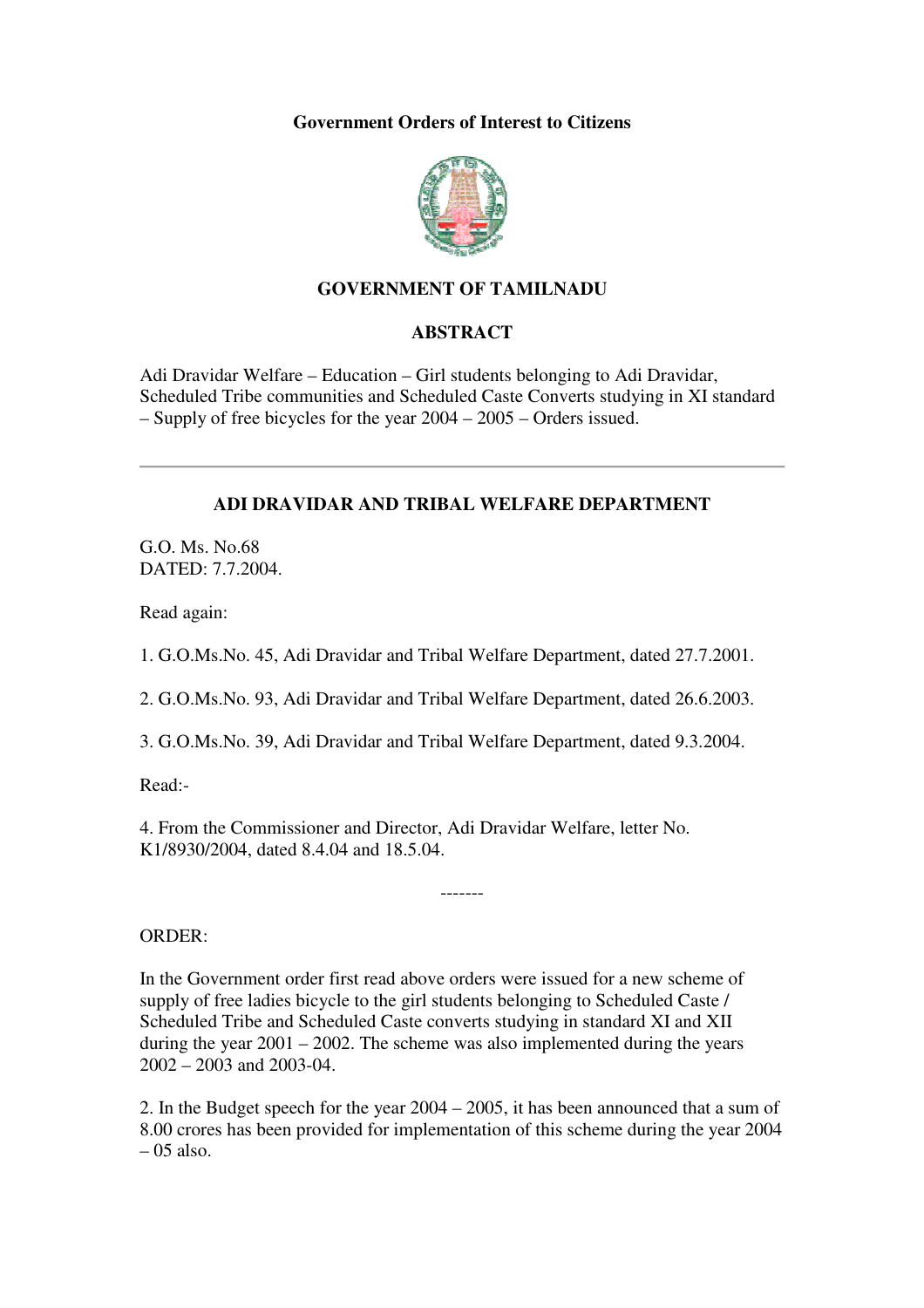3. Accordingly, the Commissioner and Director, Adi Dravidar Welfare in his letter read above, has sent proposal to Government, for sanction of sum of Rs.8.00 crores (Rs.Eight crores only) for implementing the above scheme and for the formation of a purchase committee etc.

4. The Government, after careful consideration, pass the following orders:

i) During the academic year 2004 – 2005 free bicycles shall be provided to girl students belonging to Scheduled Caste / Scheduled Tribe / Scheduled Caste converts studying in Standard XI at a total cost not exceeding Rs. 8.00 crores (Rupees eight crores only) on the same terms and conditions stipulated in the G.O. first read above.

ii) Purchases Committee, with the following Members shall be constituted. The Committee will decide the cost of the bicycle as per the tender procedures now in force

| 1. Special Secretary / Additional Secretary /     | Member   |
|---------------------------------------------------|----------|
| Deputy Secretary to Government,                   |          |
| Finance Department, Chennai – 9                   |          |
| as the case may be                                |          |
| 2. Commissioner and Director,                     | Convenor |
| Adi Dravidar Welfare, Chennai – 5                 |          |
| 3. Commissioner, Tribal Welfare, Chennai – Member |          |
| 5                                                 |          |
| 4. Managing Director, Tahdco, Chennai-101         | Member   |
| 5. Joint Director (General),                      | Member   |
| Office of the Commissioner and Director,          |          |
| Adi Dravidar Welfare, Chennai-5                   |          |
| 6. Financial Advisor and Chief Accounts           | Member   |
| Officer,                                          |          |
| Office of the Commissioner and Director,          |          |
| Adi Dravidar Welfare, Chennai – 5                 |          |
| 7. Deputy Director (General),                     | Member   |
| Office of the Commissioner and Director,          |          |
| Adi Dravidar Welfare, Chennai – 5                 |          |
| 8. Deputy Director (Education),                   | Member   |
| Office of the Commissioner and Director,          |          |
| Adi Dravidar Welfare, Chennai – 5                 |          |
| 9. Joint Director (Engineering),                  | Member   |
| Industries and Commerce Department,               |          |
| Chennai $-5$                                      |          |

iii) The purchase committee shall procure bicycles at the rate to be decided by the committee.

iv) The cost of bicycle will be recovered from the beneficiaries in the event of selling or irregular usage of bicycle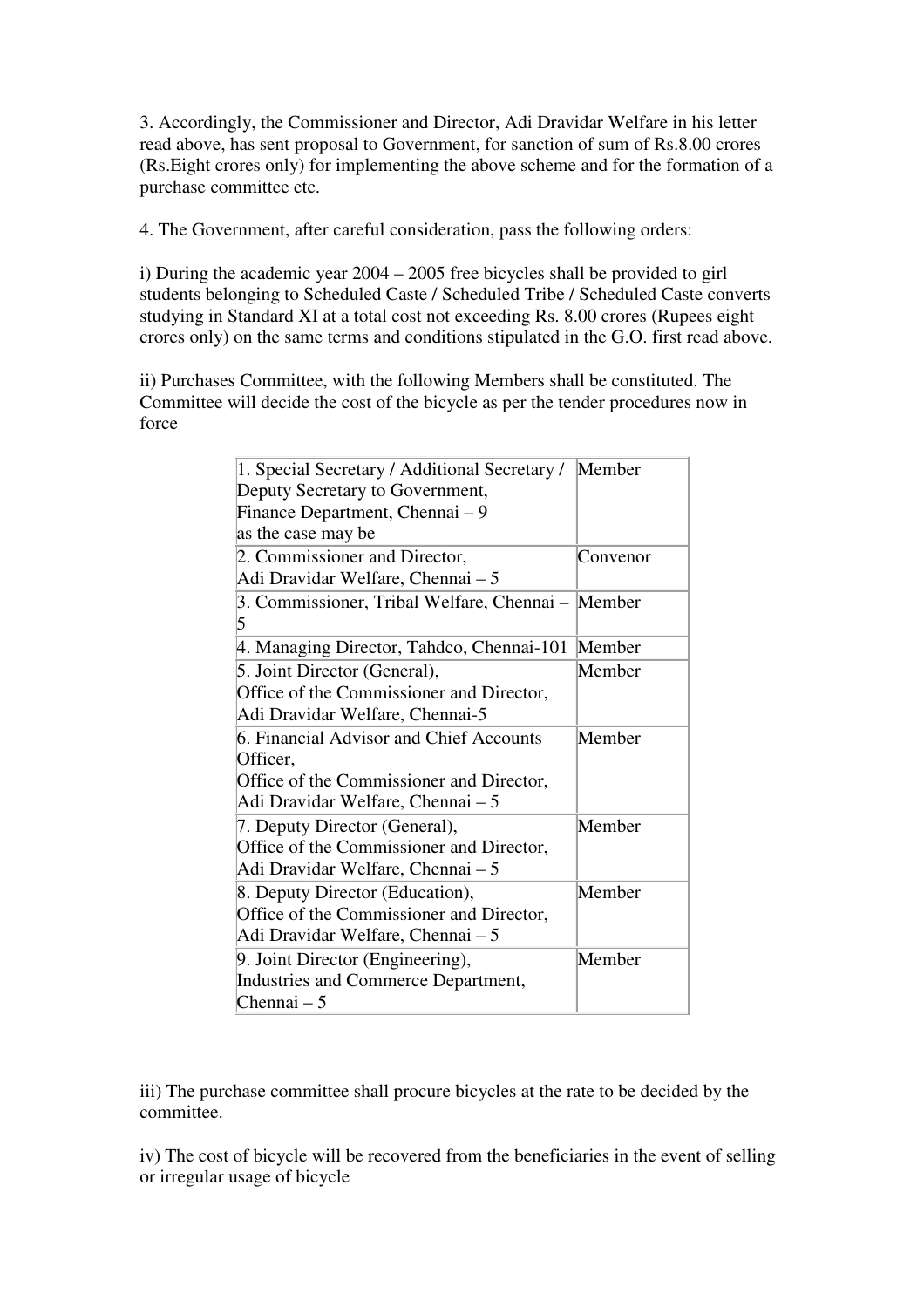v) Permission has been accorded to the Commissioner and Director of Adi Dravidar Welfare to incur expenditure for the purchase of required number of bicycles with existing procedure.

5. The expenditure on the purchase of bicycles shall be debited to the following head of account:-

"2225. Welfare of the scheduled Castes Scheduled Tribes and Other Backward classes – 01. Welfare of the Scheduled Castes – 277. Education – Schemes in the Tenth Five Year Plan – II. State Plan – KJ. Supply of free bicycles to all girl students belonging to Scheduled Caste / Scheduled Tribes / Scheduled converts communities studying in Standard XI and XII in the Government / Government aided Higher Secondary Schools – 09. Grants – in – aid – 03. Grants for specific schemes". (D.P. Code 2225 01 277 KJ 0930)

6. The Commissioner and Director, Adi Dravidar Welfare Department, Chennai is directed to send a report to Government indicating the number of bicycles to be purchased district wise and also their distribution. A monthly progress report should be sent to Government without fail.

7. This order issues with the concurrence of the Finance Department – vide its U.O. No. 436/DSVNP/2004 dated 6.7.2004.

(By Order of the Governor)

# P.SELVAM SECRETARY TO GOVERNMENT

To,

The Commissioner and Director, Adi Dravidar Welfare, Chennai – 5.

The Commissioner, Tribal Welfare, Chennai – 5.

The Director of School Education, Chennai – 6.

All Collectors.

The Managing Director, Tahdco, Chennai – 101.

The Accountant – General, Chennai – 18 / Chennai – 35 / Chennai – 6.

The Pay and Accounts Officer, Chennai – 5 / Chennai – 1.

All District Treasury Officers.

Copy to:

The Chief Minister's Office, Chennai – 9.